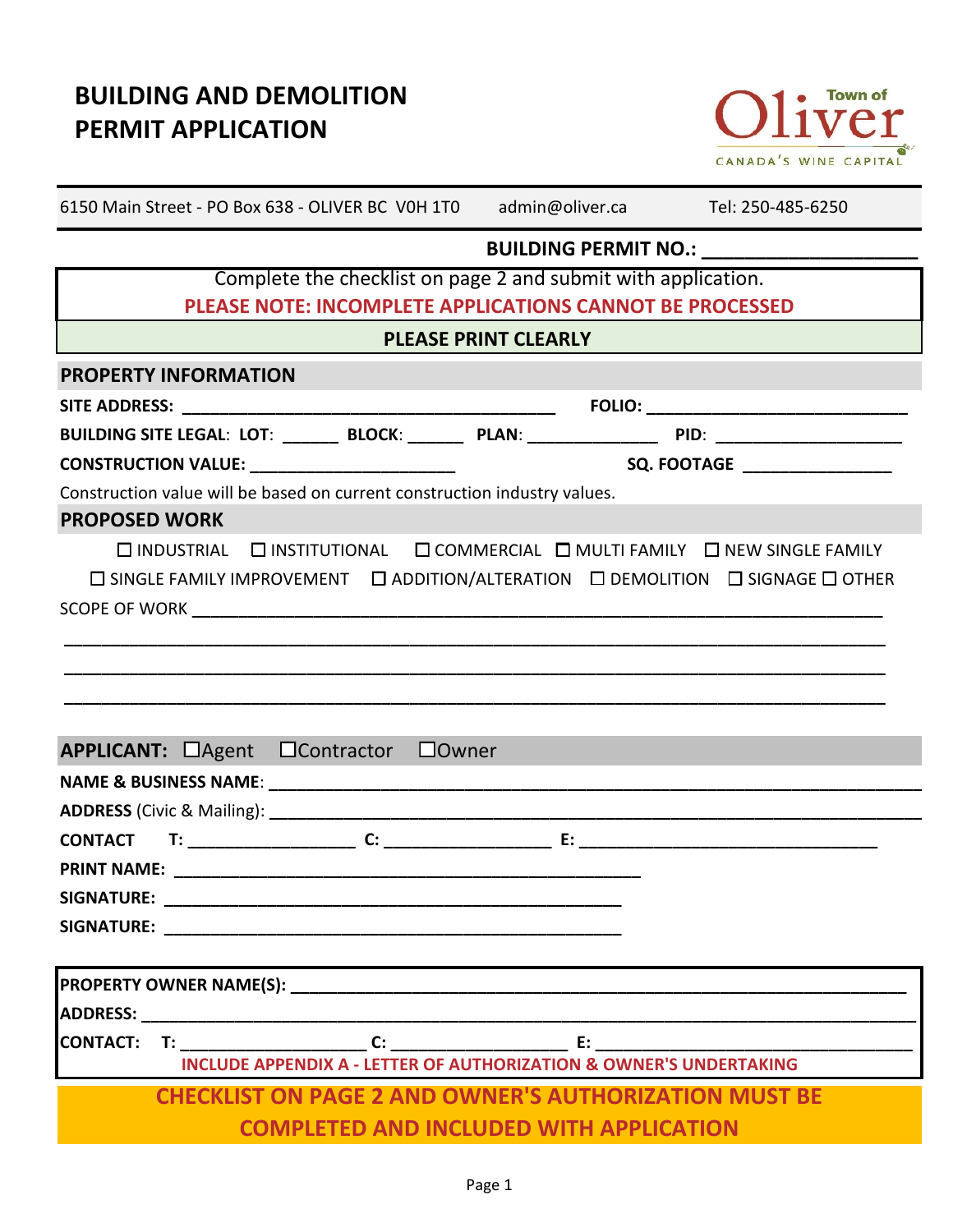## **BUILDING AND DEMOLITION PERMIT APPLICATION - Page 2**



#### **PLEASE NOTE: INCOMPLETE APPLICATIONS CANNOT BE PROCESSED**

|                                    | <b>APPLICATION REQUIREMENTS</b>                                                                                                  |  |  |  |  |
|------------------------------------|----------------------------------------------------------------------------------------------------------------------------------|--|--|--|--|
| □                                  | Building Permit Application Form - 3 (three) pages - incomplete applications will not be processed                               |  |  |  |  |
| $\Box$                             | Completed Appendix A - Owner's Authorization and Undertaking                                                                     |  |  |  |  |
| $\Box$                             | Application Fee - \$100.00 (non-refundable)<br>Sign Permit \$50 (non-refundable)                                                 |  |  |  |  |
| □                                  | State of Title - (current within 30 days) must include all charges and covenants if applicable OR                                |  |  |  |  |
| $\Box$                             | Town pulls Title @\$15.00 and if any charges/covenants/etc. charged at actual cost - added to BP fee                             |  |  |  |  |
|                                    | 2 sets of architectural drawings to scale - 1/4" per foot. Please Include, if applicable, foundation and                         |  |  |  |  |
|                                    | floor plans showing all structural details, include floor systems, trusses and beams; all window and                             |  |  |  |  |
| $\Box$                             | door sizes; ICF form reinforcing details; cross-section plans, include floor and building heights;                               |  |  |  |  |
|                                    | elevation plans; heating and mechanical ventilation details, wall/floor/ceiling assembly and RSI                                 |  |  |  |  |
|                                    | details, locations of all plumbing fixtures, smoke and carbon monoxide alarm locations and                                       |  |  |  |  |
|                                    | interconnections, fire separation assembly details                                                                               |  |  |  |  |
| $\Box$                             | Site Plan - 1/8" per foot scale site plan showing driveway location; setbacks to property lines, right-of-                       |  |  |  |  |
|                                    | ways, easements, and covenants, other buildings on the property; site coverage                                                   |  |  |  |  |
| <b>INCLUDED</b><br>N/A             | <b>SUPPORTING DOCUMENTS</b>                                                                                                      |  |  |  |  |
| □<br>□                             | HPO (registration or owner/builder exemption) OR Owner Exemption Form                                                            |  |  |  |  |
| $\Box$<br>□                        | Roof Truss Layout with Point Loads showing loads over 5000 lbs                                                                   |  |  |  |  |
| $\Box$<br>$\Box$                   | I-Joist layout                                                                                                                   |  |  |  |  |
| $\Box$<br>□                        | Beam specs, showing all bearing for loads over 5000 pounds                                                                       |  |  |  |  |
| $\Box$<br>$\Box$                   | Energy Advisor Report - Step 1 compliance with BC Energy Step Code                                                               |  |  |  |  |
| $\Box$<br>$\Box$                   | Schedule B (completed by Registered Professionals) with Proof of Liability Insurance                                             |  |  |  |  |
| $\Box$<br>$\Box$                   | Schedule A and B Letters of Assurance                                                                                            |  |  |  |  |
| $\Box$<br>□                        | Sealed plans for any designs by registered professionals                                                                         |  |  |  |  |
| $\Box$<br>$\Box$                   | Miscellaneous - depending on scope of work                                                                                       |  |  |  |  |
| $\Box$<br>$\Box$                   | Hazardous Waste Assessment (for buildings to be demolished, renovations or alterations of any                                    |  |  |  |  |
|                                    | building built prior to 1990 (asbestos clearance certificate required prior to permit issuance)                                  |  |  |  |  |
| $\Box$                             | Town or Inter-Community Business Licence (contractor/sub-contractors/engineer/etc.)                                              |  |  |  |  |
|                                    | Additional requirements may apply. For Daycares, Complex buildings and buildings over 470 square meters gross floor              |  |  |  |  |
|                                    | area please contact the Building Inspector to arrange a pre-application meeting                                                  |  |  |  |  |
| <b>NEW</b>                         | Site Disclosure Statement (BC's New Contaminated Site investigation requirements)<br>Check applicable box and initial beside it. |  |  |  |  |
| $\Box$<br>Initials                 | Attached (If Schedule 2 Uses have occurred on the property in the past)                                                          |  |  |  |  |
| $\Box$<br>Initials                 | N/A (If Schedule 2 Uses have not occurred on the property in the past)                                                           |  |  |  |  |
| □<br>Initials                      | <b>Exempt</b> (demolition, or other works where there is no soil disturbance, etc. See section 4.2(2))                           |  |  |  |  |
| <b>CO-ORDINATING PROFESSIONALS</b> |                                                                                                                                  |  |  |  |  |
| <b>Contractor</b>                  | Telephone<br>Email<br><b>Name</b>                                                                                                |  |  |  |  |
|                                    |                                                                                                                                  |  |  |  |  |
| Architect/Designer                 | Telephone<br>Name<br>Email                                                                                                       |  |  |  |  |
| <b>Engineer</b>                    | Telephone<br>Email<br>Name                                                                                                       |  |  |  |  |
| <b>Other</b>                       | Telephone<br>Email<br><b>Name</b>                                                                                                |  |  |  |  |
| <b>Plumbing Contractor Name</b>    | Email<br>Telephone                                                                                                               |  |  |  |  |

**DO NOT BEGIN CONSTRUCTION OR DEMOLITION UNTIL THE PERMIT IS ISSUED**